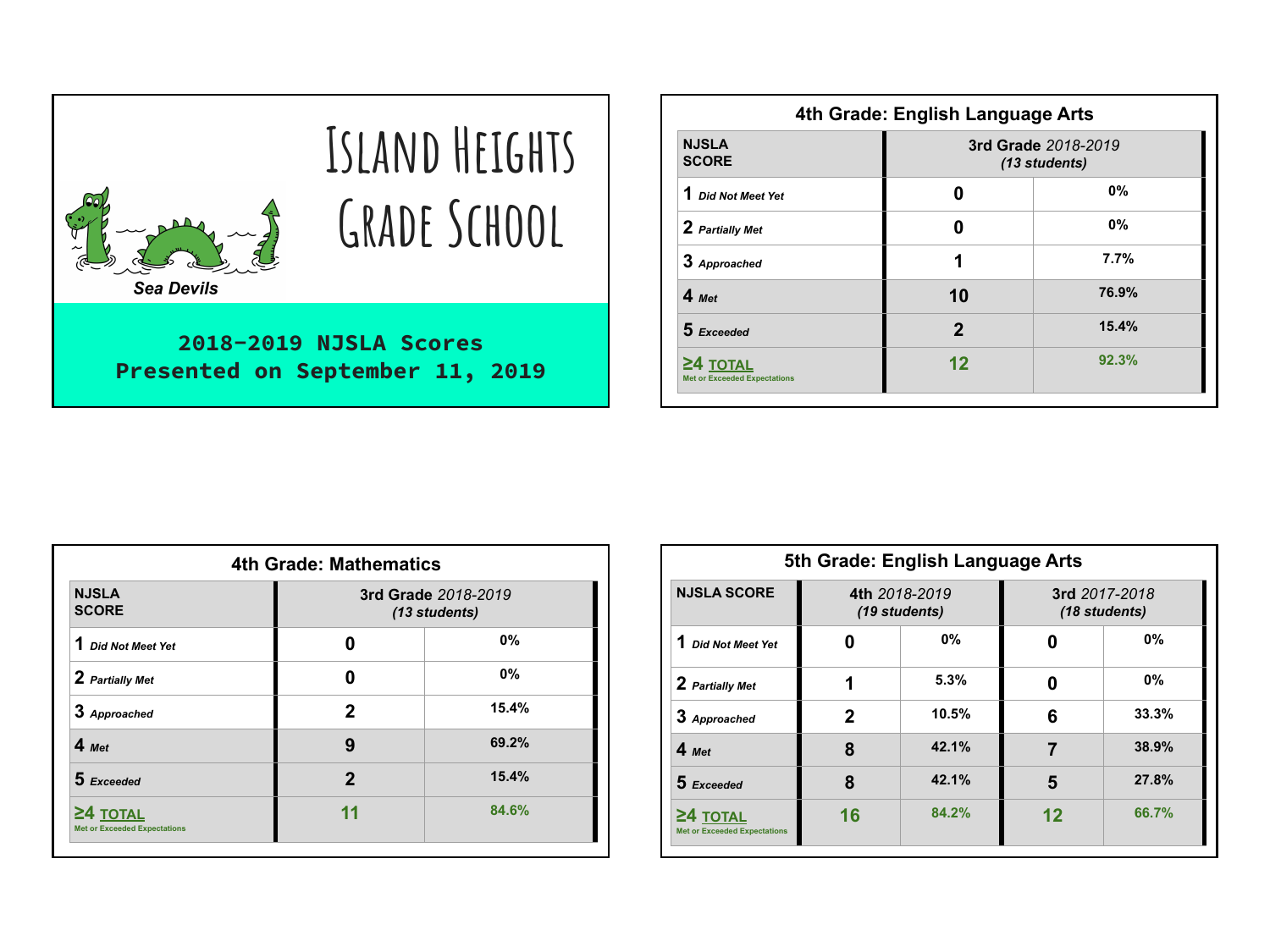| <b>5th Grade: Mathematics</b>                   |                                |       |                                |       |  |  |
|-------------------------------------------------|--------------------------------|-------|--------------------------------|-------|--|--|
| <b>NJSLA</b><br><b>SCORE</b>                    | 4th 2018-2019<br>(19 students) |       | 3rd 2017-2018<br>(18 students) |       |  |  |
| 1<br><b>Did Not Meet Yet</b>                    |                                | $0\%$ |                                | $0\%$ |  |  |
| 2 Partially Met                                 |                                | $0\%$ | 1                              | 5.6%  |  |  |
| 3 Approached                                    | 26.3%<br>5                     |       | Δ                              | 22.2% |  |  |
| $4$ Met                                         | 9                              | 47.4% | 9                              | 50%   |  |  |
| 5 Exceeded                                      | 5                              | 26.3% | 4                              | 22.2% |  |  |
| 24 TOTAL<br><b>Met or Exceeded Expectations</b> | 14                             | 73.7% | 13                             | 72.2% |  |  |

|                                                      | 6th Grade: English Language Arts |           |                                |       |                                |           |  |
|------------------------------------------------------|----------------------------------|-----------|--------------------------------|-------|--------------------------------|-----------|--|
| <b>NJSLA</b><br><b>SCORE</b>                         | 5th 2018-2019<br>(22 students)   |           | 4th 2017-2018<br>(21 students) |       | 3rd 2016-2017<br>(19 students) |           |  |
| 1 Did Not Meet<br>Yet                                | 0                                | <b>0%</b> | O                              | 0%    |                                | <b>0%</b> |  |
| 2 Partially Met                                      | 0                                | <b>0%</b> | 1                              | 4.8%  | 5                              | 26.3%     |  |
| 3 Approached                                         | 4                                | 18.2%     | $\mathbf 2$                    | 9.5%  |                                | 36.8%     |  |
| $4$ Met                                              | 15                               | 68.2%     | 12                             | 57.1% |                                | 36.8%     |  |
| $5$ Fxceeded                                         | 3                                | 13.6%     | 6                              | 28.6% | Ω                              | 0%        |  |
| $24$ total<br>Met or Exceeded<br><b>Expectations</b> | 18                               | 81.8%     | 18                             | 85.7% |                                | 36.8%     |  |

| 6th Grade: Mathematics                                      |                                |       |                |                                |                                |       |  |
|-------------------------------------------------------------|--------------------------------|-------|----------------|--------------------------------|--------------------------------|-------|--|
| <b>NJSLA</b><br><b>SCORE</b>                                | 5th 2018-2019<br>(22 students) |       |                | 4th 2017-2018<br>(21 students) | 3rd 2016-2017<br>(19 students) |       |  |
| 1<br><b>Did Not Meet</b><br>Yet                             | Ω                              | 0%    | 2              | 9.5%                           |                                | 5.3%  |  |
| 2 Partially Met                                             | 4                              | 18.2% | 2              | 9.5%                           | 3                              | 15.8% |  |
| 3 Approached                                                | 5                              | 22.7% | 4              | 19%                            | 8                              | 42.1% |  |
| $4$ Met                                                     | 9                              | 40.9% | 11             | 52.4%                          | 5                              | 26.3% |  |
| 5 Exceeded                                                  | 4                              | 18.2% | $\overline{2}$ | 9.5%                           | $\mathbf{2}$                   | 10.5% |  |
| $24$ TOTAL<br><b>Met or Exceeded</b><br><b>Expectations</b> | 13                             | 59.1% | 13             | 61.9%                          |                                | 36.8% |  |

| 7th Grade: English Language Arts                             |                |                                |              |                                |                         |                                |                |                                |
|--------------------------------------------------------------|----------------|--------------------------------|--------------|--------------------------------|-------------------------|--------------------------------|----------------|--------------------------------|
| <b>NJSLA</b><br><b>SCORE</b>                                 |                | 6th 2018-2019<br>(23 students) |              | 5th 2017-2018<br>(24 students) |                         | 4th 2016-2017<br>(22 students) |                | 3rd 2015-2016<br>(25 students) |
| 1 Did Not<br><b>Meet Yet</b>                                 | O              | $0\%$                          | $\mathbf{0}$ | 0%                             | $\mathbf{0}$            | 0%                             | 1              | 4%                             |
| 2 Partially<br>Met                                           | O              | 0%                             | $\Omega$     | 0%                             | $\Omega$                | 0%                             | 5              | 20%                            |
| 3<br>Approached                                              | $\overline{2}$ | 8.7%                           | 4            | 16.7%                          | 9                       | 40.9%                          | 9              | 36%                            |
| 4 Met                                                        | 15             | 65.2%                          | 17           | 70.8%                          | 9                       | 40.9%                          | 8              | 32%                            |
| 5 Exceeded                                                   | 6              | 26.1%                          | 3            | 12.5%                          | $\overline{\mathbf{A}}$ | 18.2%                          | $\overline{2}$ | 8%                             |
| ≥4 TOTAL<br>Met or<br><b>Exceeded</b><br><b>Expectations</b> | 21             | 91.3%                          | 20           | 83.3%                          | 13                      | 59.1%                          | 10             | 40%                            |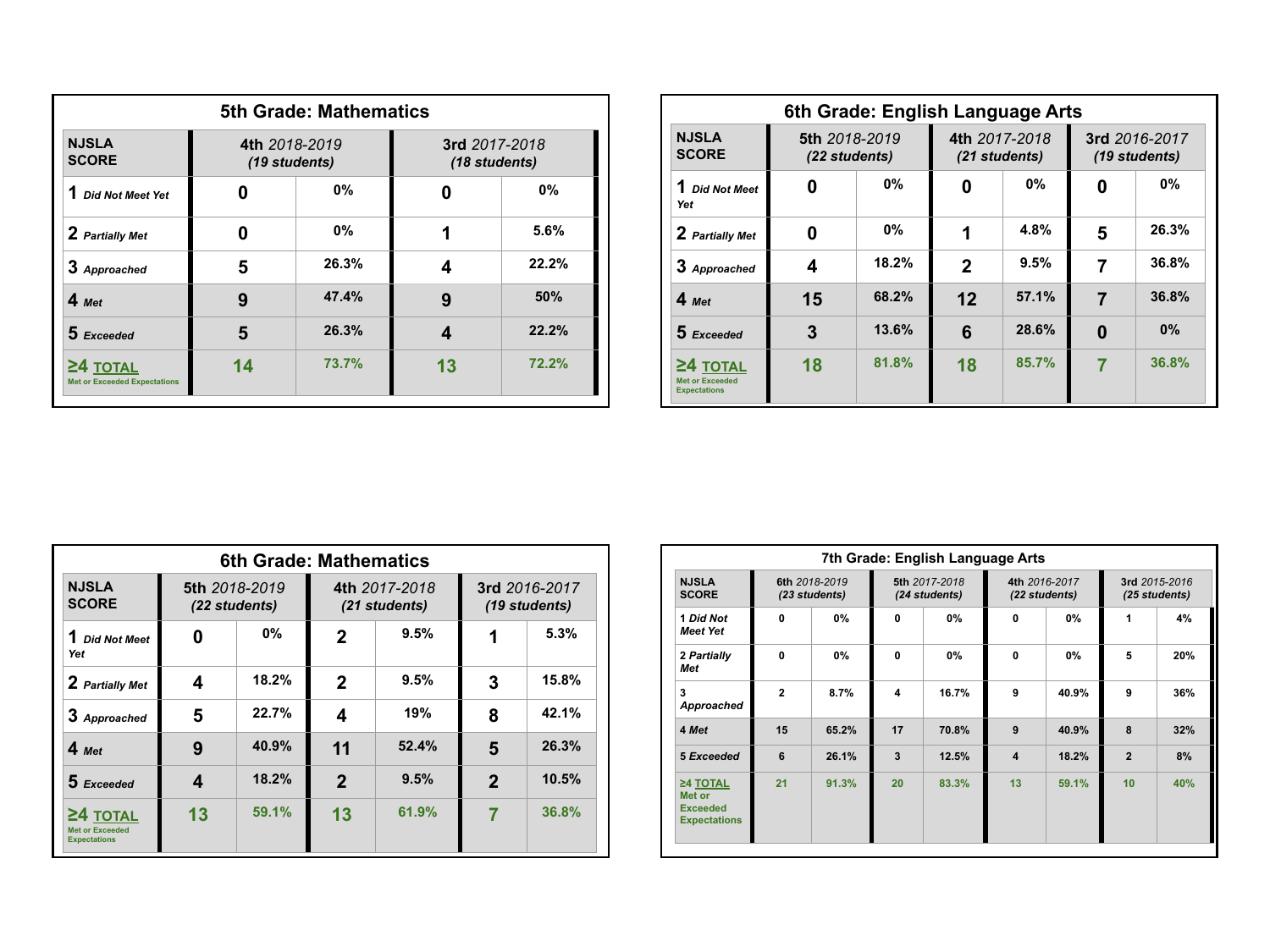| <b>7th Grade: Mathematics</b>                                |                         |                                |                |                                |                |                                |              |                                |
|--------------------------------------------------------------|-------------------------|--------------------------------|----------------|--------------------------------|----------------|--------------------------------|--------------|--------------------------------|
| <b>NJSLA</b><br><b>SCORE</b>                                 |                         | 6th 2018-2019<br>(23 students) |                | 5th 2017-2018<br>(24 students) |                | 4th 2016-2017<br>(22 students) |              | 3rd 2015-2016<br>(25 students) |
| 1 Did Not<br><b>Meet Yet</b>                                 | 1                       | 4.3%                           | $\mathbf{0}$   | 0%                             | 0              | 0%                             | $\mathbf{3}$ | 12%                            |
| 2 Partially<br>Met                                           | 4                       | 17.4%                          | 5              | 20.8%                          | 4              | 18.2%                          | 6            | 24%                            |
| 3<br>Approached                                              | 6                       | 26.1%                          | 6              | 25%                            | 8              | 36.4%                          | 6            | 24%                            |
| 4 Met                                                        | 8                       | 34.8%                          | 11             | 45.8%                          | 8              | 36.4%                          | 9            | 36%                            |
| 5 Exceeded                                                   | $\overline{\mathbf{A}}$ | 17.4%                          | $\overline{2}$ | 8.3%                           | $\overline{2}$ | 9.1%                           | 1            | 4%                             |
| ≥4 TOTAL<br>Met or<br><b>Exceeded</b><br><b>Expectations</b> | 12                      | 52.2%                          | 13             | 54.2%                          | 10             | 45.5%                          | 10           | 40%                            |

| 2018-2019 English Language Arts<br><b>Percentages</b> |                                                |                                                       |  |  |  |  |
|-------------------------------------------------------|------------------------------------------------|-------------------------------------------------------|--|--|--|--|
|                                                       | <b>ISLAND HEIGHTS</b><br><b>STATE</b>          |                                                       |  |  |  |  |
| <b>GRADE</b>                                          | Met or Exceeded Expectations<br>$\geq$ Level 4 | <b>Met or Exceeded Expectations</b><br>$\geq$ Level 4 |  |  |  |  |
| 3                                                     | 50.3%                                          | 92.3%                                                 |  |  |  |  |
| 4                                                     | 57.4%                                          | 84.2%                                                 |  |  |  |  |
| 5                                                     | 57.9%                                          | 81.8%                                                 |  |  |  |  |
| 6                                                     | 56.2%                                          | 91.3%                                                 |  |  |  |  |
|                                                       |                                                |                                                       |  |  |  |  |

|              | 2018-2019 Mathematics<br><b>Percentages</b>    |                                                       |  |  |  |  |
|--------------|------------------------------------------------|-------------------------------------------------------|--|--|--|--|
|              | <b>ISLAND HEIGHTS</b><br><b>STATE</b>          |                                                       |  |  |  |  |
| <b>GRADE</b> | Met or Exceeded Expectations<br>$\geq$ Level 4 | <b>Met or Exceeded Expectations</b><br>$\geq$ Level 4 |  |  |  |  |
| 3            | 55.1%                                          | 84.6%                                                 |  |  |  |  |
| 4            | 51%                                            | 73.7%                                                 |  |  |  |  |
| 5            | 46.8%                                          | 59.1%                                                 |  |  |  |  |
| 6            | 40.5%                                          | 52.2%                                                 |  |  |  |  |
|              |                                                |                                                       |  |  |  |  |

| 2018-2019 English Language Arts<br><b>Average Scale Score</b> |                       |  |  |  |  |
|---------------------------------------------------------------|-----------------------|--|--|--|--|
| <b>STATE</b>                                                  | <b>ISLAND HEIGHTS</b> |  |  |  |  |
| 748                                                           | 779                   |  |  |  |  |
| 755                                                           | 786                   |  |  |  |  |
| 756                                                           | 776                   |  |  |  |  |
| 754                                                           | 776                   |  |  |  |  |
|                                                               |                       |  |  |  |  |